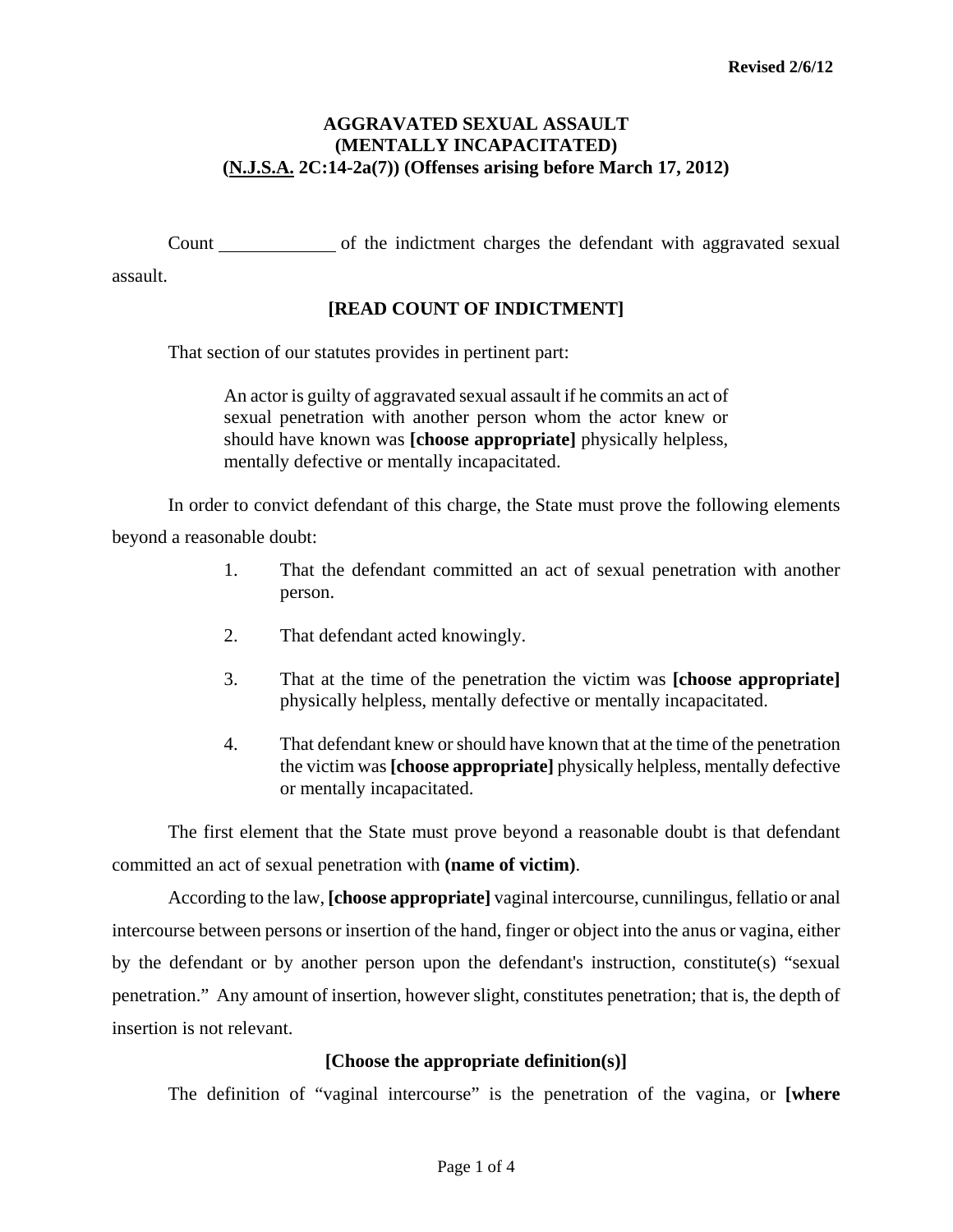i

**appropriate** of the space between the labia majora or outer lips of the vulva.<sup>[1](#page-0-0)</sup>

The definition of "cunnilingus" is oral contact with the female sex organ.<sup>[2](#page-1-0)</sup>

The definition of "fellatio" is oral contact with the male sexual organ. $3$ 

The definition of "anal intercourse" is penetration of any depth into the anus.<sup>[4](#page-1-2)</sup>

The second element that the State must prove beyond a reasonable doubt is that defendant acted knowingly. A person acts knowingly with respect to the nature of his/her conduct or the attendant circumstances if he/she is aware that the conduct is of that nature or that such circumstances exist or the person is aware of a high probability of their existence. A person acts knowingly with respect to a result of the conduct if he/she is aware that it is practically certain that the conduct will cause a result. "Knowing," "with knowledge," or equivalent terms have the same meaning.

Knowledge is a condition of the mind. It cannot be seen. It can only be determined by inferences from defendant's conduct, words or acts. A state of mind is rarely susceptible of direct proof but must ordinarily be inferred from the facts. Therefore, it is not necessary that the State produce witnesses to testify that an accused said that he/she had a certain state of mind when he/she did a particular thing. It is within your power to find that such proof has been furnished beyond a reasonable doubt by inferences which may arise from the nature of his/her acts and conduct and from all he/she said and did at the particular time and place and from all surrounding circumstances established by the evidence.

The third element that the State must prove beyond a reasonable doubt is that at the time of the penetration, **(name of victim)** was **[choose appropriate]** physically helpless, mentally defective or mentally incapacitated.

<sup>1</sup> State v. J.A., 337 N.J. Super. 114 (App. Div. 2001). The Appellate Division upheld the charge given by the trial court in that case which included the following language which can be used if the circumstances of the specific case are appropriate: "This means that if you find from all of the evidence presented beyond a reasonable doubt that there was [penile] penetration to the outer area of the vaginal opening, what is commonly referred to as the vaginal lips, that is sufficient to establish penetration under the law."

<span id="page-1-0"></span><sup>2</sup> State v. Fraction, 206 N.J. Super. 532, 535-36 (App. Div. 1985), certif. denied, 104 N.J. 434 (1986). Penetration is not necessary for this act.

<span id="page-1-3"></span><span id="page-1-2"></span><span id="page-1-1"></span><sup>3</sup> State in the Interest of S.M., 284 N.J. Super. 611, 616-19 (App. Div. 1995). Penetration is not necessary for this act. 4

State v. Gallagher, 286 N.J. Super. 1, 13 (App. Div. 1995), certif. denied, 146 N.J. 569 (1996).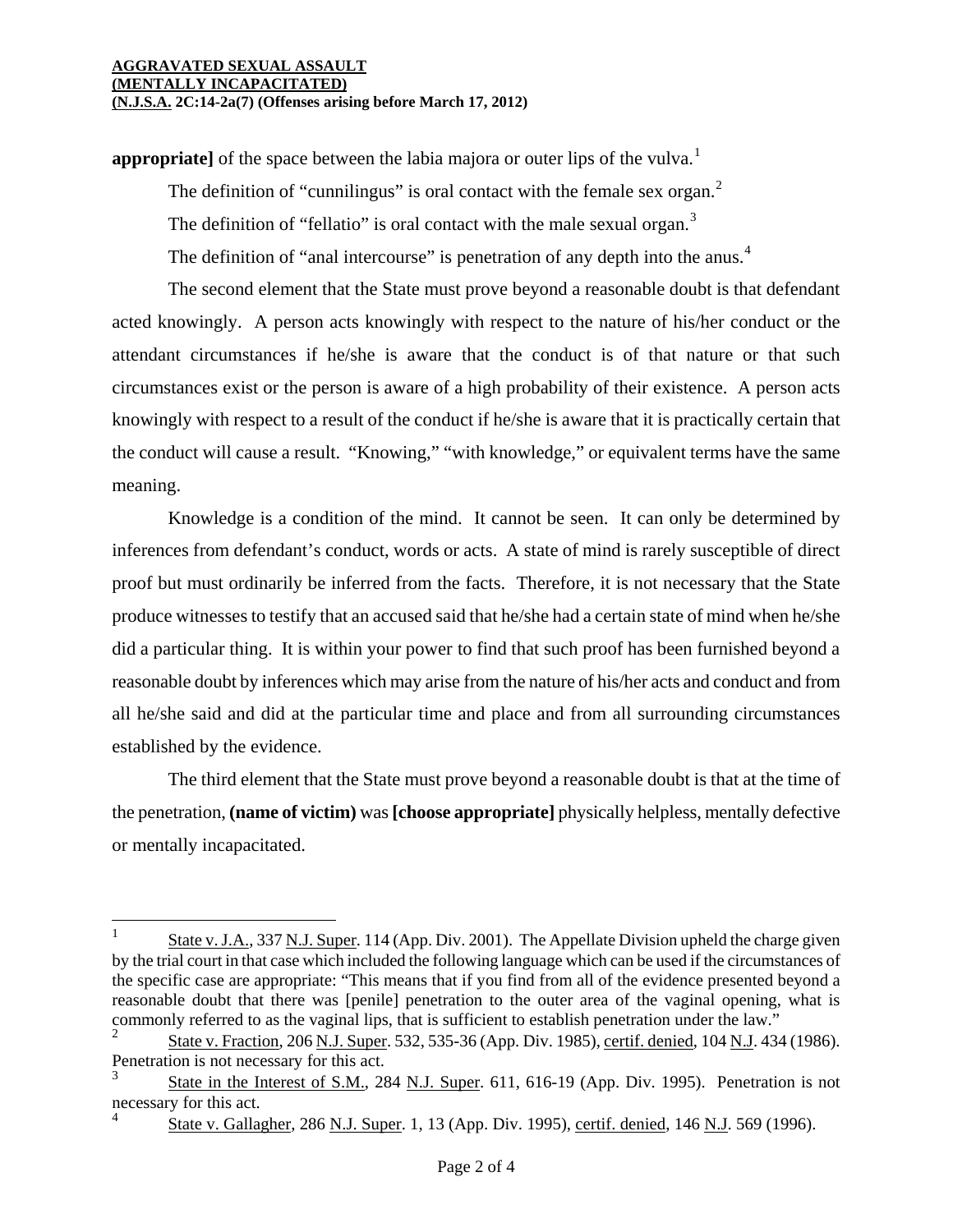#### **AGGRAVATED SEXUAL ASSAULT (MENTALLY INCAPACITATED) (N.J.S.A. 2C:14-2a(7) (Offenses arising before March 17, 2012)**

Physically helpless means that condition in which a person is unconscious or is physically unable to flee or is physically unable to communicate unwillingness to act.<sup>[5](#page-1-3)</sup>

Mentally defective means that condition in which a person suffers from a mental disease or defect which renders that person temporarily or permanently incapable of understanding the nature of (his/her) conduct, including but not limited to, being incapable of proving consent.<sup>[6](#page-2-0)</sup> A person is mentally defective if, at the time of the sexual activity, the mental disease or defect rendered (him/her) unable to comprehend the distinctively sexual nature of the conduct, or incapable of understanding or exercising the right to refuse to engage in such conduct with another. It includes both the capacity to understand and the capacity to consent with respect to personal sexual activity. The capacity to consent involves knowing that one's body is private and is not subject to the physical invasions of another and that one has the right and ability to refuse to engage in sexual activity. The capacity to understand, which is part of the idea of the capacity to consent, involves the knowledge that the conduct is distinctively sexual. Here, that knowledge extends only to the physical or physiological aspects of sex; it does not extend to an awareness that sexual acts may be morally right or wrong and have probable serious consequences, such as pregnancy and birth, disease, infirmities, adverse psychological or emotional disorders.<sup>[7](#page-2-1)</sup>

Mentally incapacitated means that condition in which a person is rendered temporarily incapable of understanding or controlling (his/her) conduct due to the influence of a narcotic, anesthetic, intoxicant, or other substance administered to that person without (his/her) prior knowledge or consent, or due to any other act committed upon that person which rendered that person incapable of appraising or controlling (his/her) conduct.<sup>[8](#page-2-2)</sup>

The fourth element that the State must prove beyond a reasonable doubt is that defendant knew or should have known that the **(name of victim)** was **[choose appropriate]** physically helpless, mentally defective or mentally incapacitated.

If you find that the State has proven beyond a reasonable doubt each of these four elements, then you must find the defendant guilty of the crime of aggravated sexual assault. On the other

<sup>5</sup>  $\frac{5}{6}$  N.J.S.A. 2C:14-1g.

<span id="page-2-0"></span> $\frac{6}{7}$  N.J.S.A. 2C:14-1h.

<span id="page-2-1"></span> $\frac{5 \text{tate v. Olivio}}{8}$ ,  $\frac{550, 563-64}{115, 42 \text{ C}14, 11}$ 

<span id="page-2-2"></span><sup>8</sup> N.J.S.A. 2C:14-1i.